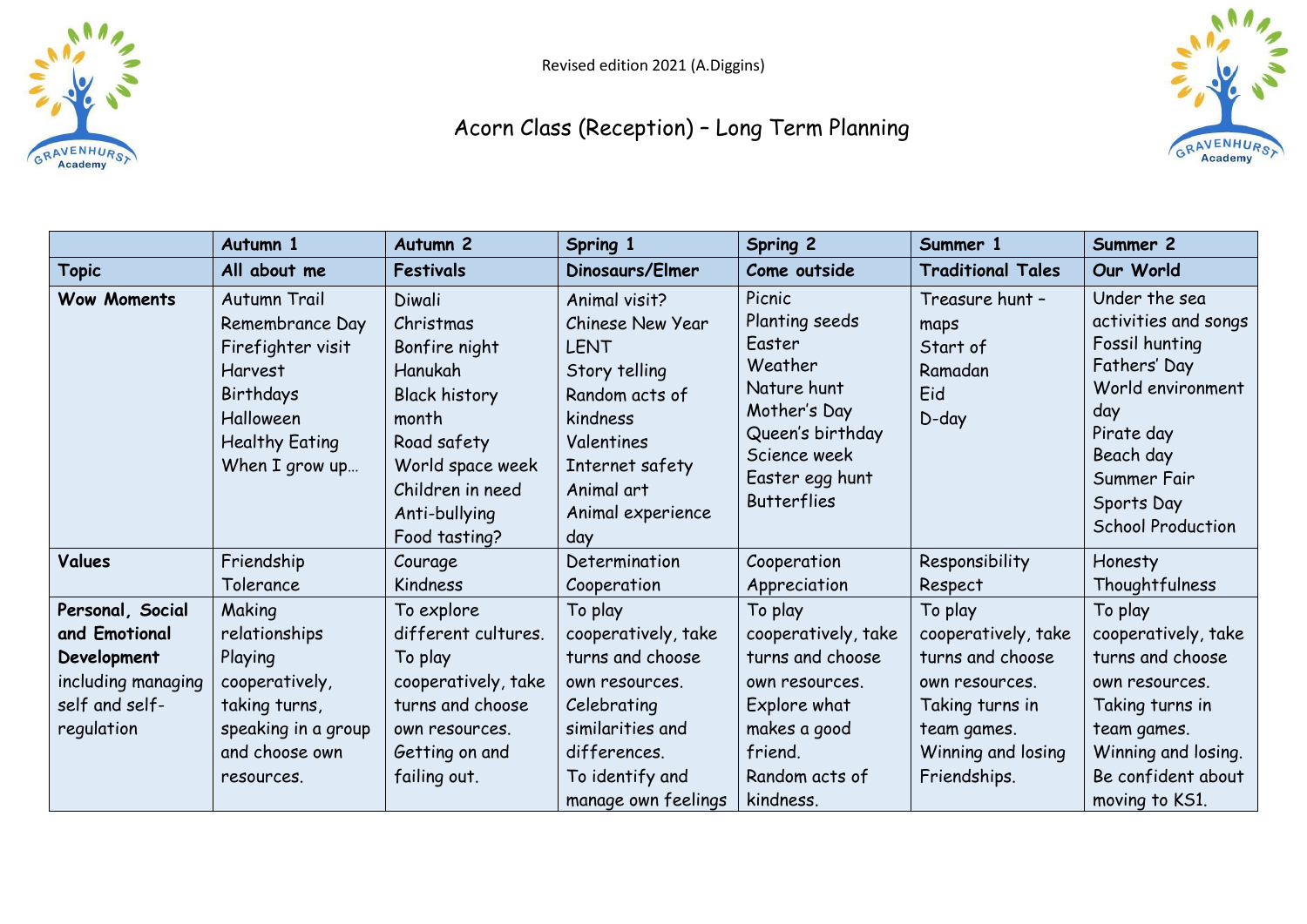|             | To understand        | How to deal with   | socially and                                                                                                               | Looking after the  | Show resilience    |                      |
|-------------|----------------------|--------------------|----------------------------------------------------------------------------------------------------------------------------|--------------------|--------------------|----------------------|
|             | class rules and      | emotions.          | emotionally.                                                                                                               | planet and others  | and perseverance   |                      |
|             | routines.            | Building self-     | Encourage thoughts                                                                                                         | e.g. pets.         | when challenged.   |                      |
|             | To explore being     | confidence.        | of own feelings and                                                                                                        | Explore different  | To tidy up after   |                      |
|             | valuable individuals | <b>Building</b>    | others feelings.                                                                                                           | strategies to      | themselves.        |                      |
|             | and their dreams     | relationships.     | To tidy up after                                                                                                           | manage strong      |                    |                      |
|             | and goals.           | To tidy up after   | themselves.                                                                                                                | emotions.          |                    |                      |
|             | To begin tidying up  | themselves.        |                                                                                                                            | To tidy up after   |                    |                      |
|             | after themselves.    |                    |                                                                                                                            | themselves.        |                    |                      |
| Physical    |                      |                    | To develop fine and gross motor skills through control and movement of small and large objects. To develop an awareness of |                    |                    |                      |
| Development |                      |                    | space and movement with control and coordination. To keep healthy through diet and exercise.                               |                    |                    |                      |
| Fine Motor: | Treading, cutting,   | Treading, cutting, | Treading, cutting,                                                                                                         | Treading, cutting, | Treading, cutting, | Treading, cutting,   |
|             | weaving,             | weaving,           | weaving, playdough                                                                                                         | weaving,           | weaving,           | weaving,             |
|             | playdough and        | playdough and      | and fine motor                                                                                                             | playdough and      | playdough and      | playdough and        |
|             | fine motor           | fine motor         | activities.                                                                                                                | fine motor         | fine motor         | fine motor           |
|             | activities.          | activities.        | Begin to form                                                                                                              | activities.        | activities.        | activities.          |
|             | Manipulate           | Develop muscle to  | letter correctly.                                                                                                          | Hold pencil        | Develop pencil     | Copy a square        |
|             | objects with fine    | put pencil         | Handle tools,                                                                                                              | effectively with   | grip and letter    | Begin to draw        |
|             | motor skills         | pressure on paper. | objects,                                                                                                                   | comfortable grip.  | formation          | diagonal lines, like |
|             | Draw lines and       | Use tools to       | construction and                                                                                                           | Form recognisable  | continually        | a triangle           |
|             | circles using gross  | effect changes to  | malleable materials                                                                                                        | letters with most  | Use one hand       | Start to colour      |
|             | motor movements      | materials          | with increasing                                                                                                            | formed correctly   | consistently for   | inside the lines of  |
|             | Hold pencil/paint    | Show preference    | control                                                                                                                    |                    | fine motor tasks   | a picture            |
|             | brush beyond         | for dominant hand  | Encourage children                                                                                                         |                    | Cut along a        | Start to draw        |
|             | whole hand grasp     | Guide them to      | to draw freely                                                                                                             |                    | straight line with | pictures that are    |
|             | Pencil grip          | draw, write and    | Manipulate small                                                                                                           |                    | scissors and       | recognisable         |
|             |                      | copy. Teach and    | items.                                                                                                                     |                    | shaped lines.      | Build things with    |
|             |                      | model correct      |                                                                                                                            |                    |                    | smaller linking      |
|             |                      | letter formation.  |                                                                                                                            |                    |                    | blocks e.g. Lego.    |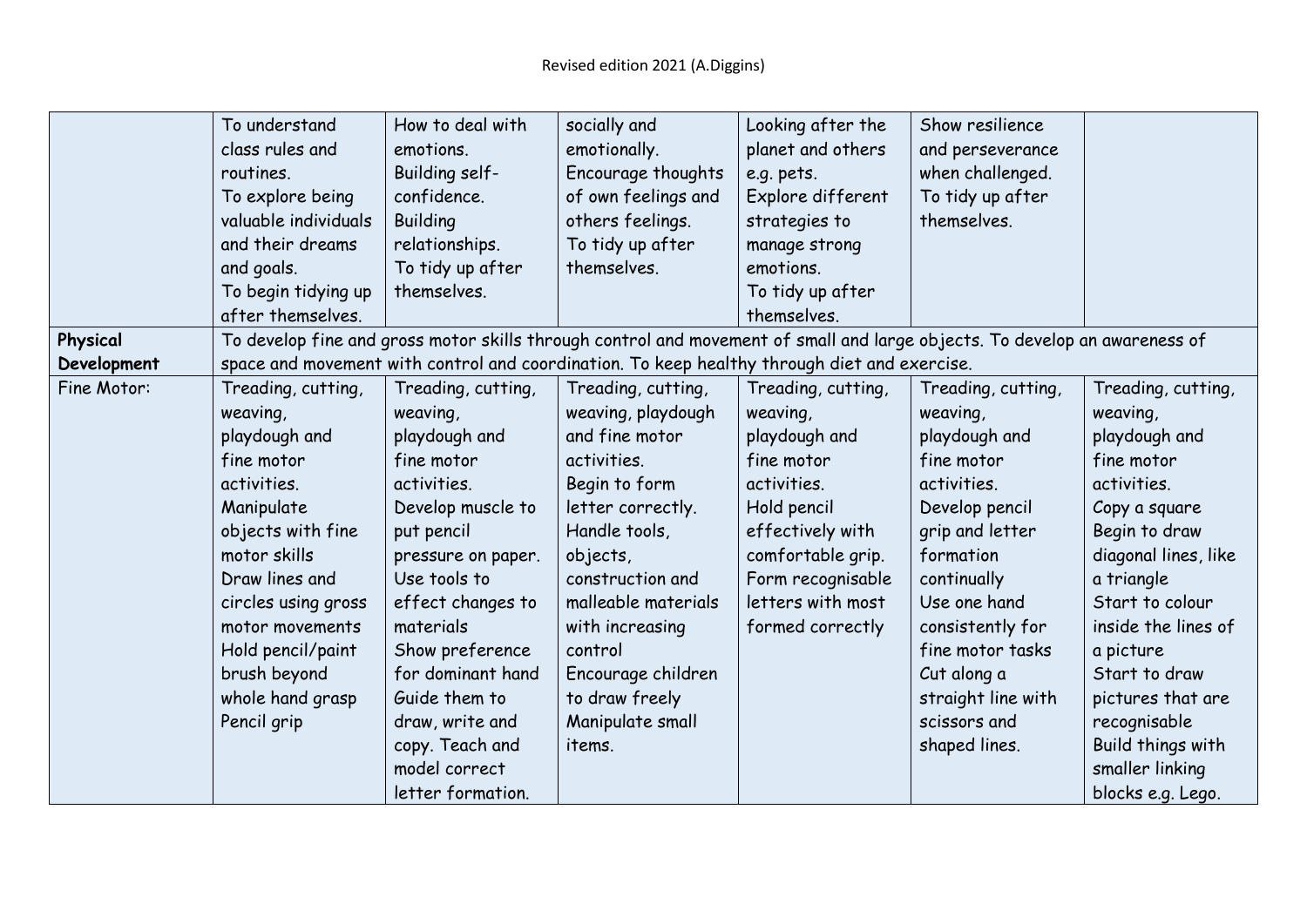| Gross Motor:  | Cooperation         | <b>Ball skills</b>  | Ball skills - aiming, | Balance - moving     | Obstacle           | Races and team     |
|---------------|---------------------|---------------------|-----------------------|----------------------|--------------------|--------------------|
|               | games e.g.          | throwing and        | pushing, throwing     | with confidence      | activities         | games              |
|               | parachute.          | catching            | and catching          | Dance activities     | Moving under,      | Dance activities   |
|               | Climbing on         | <b>Skipping</b>     | Resources to          | Provide activities   | over, through and  | Less confident     |
|               | outdoor             | Dance related       | support children      | for children to      | around equipment   | children able to   |
|               | equipment           | activities          | with a broad range    | spin, rock, tilt,    | Encourage          | observe and listen |
|               | Different ways of   | Balance             | of abilities          | fall, slide and      | children to be     | without pressure   |
|               | moving              | <b>Bikes</b>        | Dance/moving to       | bounce               | highly active      | to join in         |
|               | Changing for PE     | Prams               | music/gymnastics      | Use picture books    | throughout the     | Gymnastics and     |
|               | Personal Hygiene    | Wheelbarrows        | /balance.             | to explain a healthy | day                | balance            |
|               | including           | Changing for PE     |                       | lifestyle.           | Opportunities for  |                    |
|               | handwashing and     | Personal Hygiene    |                       |                      | different          |                    |
|               | toileting.          | including           |                       |                      | movements          |                    |
|               |                     | handwashing and     |                       |                      | Dance and          |                    |
|               |                     | toileting.          |                       |                      | movement           |                    |
| Communication | Daily Story Time:   | Daily Story Time:   | Daily Story Time:     | Daily Story Time:    | Daily Story Time:  | Daily Story Time:  |
| and Language  | 'Welcome to EYFS'   | 'Tell me a story'.  | 'Tell me why'.        | 'Talk it through'    | 'What happened?'   | 'Time to share'    |
|               | Listen to stories   | Listen to stories   | Listen to stories     | Listen to stories    | Listen to stories  | Listen to stories  |
|               | and accurately      | and accurately      | and accurately        | and accurately       | and accurately     | and accurately     |
|               | participate in      | participate in      | participate in        | participate in       | participate in     | participate in     |
|               | discussion. Respond | discussion. Respond | discussion.           | discussion.          | discussion.        | discussion.        |
|               | to what they hear   | to what they hear   | Ask how and why       | Describe events      | To ask questions - | Sharing what       |
|               | with comments,      | with comments,      | questions.            | and their order.     | how and why.       | happened over      |
|               | questions or        | questions or        | Ask questions to      | Understand why       | To show            | their weekend.     |
|               | actions.            | actions.            | see what they have    | listening is         | understanding of   | To read books to   |
|               | Respond             | Respond             | understood.           | important.           | the story using    | extend knowledge   |
|               | appropriately when  | appropriately when  | Retell a story.       | Talk about objects   | learnt vocabulary. | of the current     |
|               | engaged in another  | engaged in another  | Describe events       | or items in a story  | To re-read stories | topic.             |
|               | activity.           | activity.           | with some detail.     | - about what they    | and share those    |                    |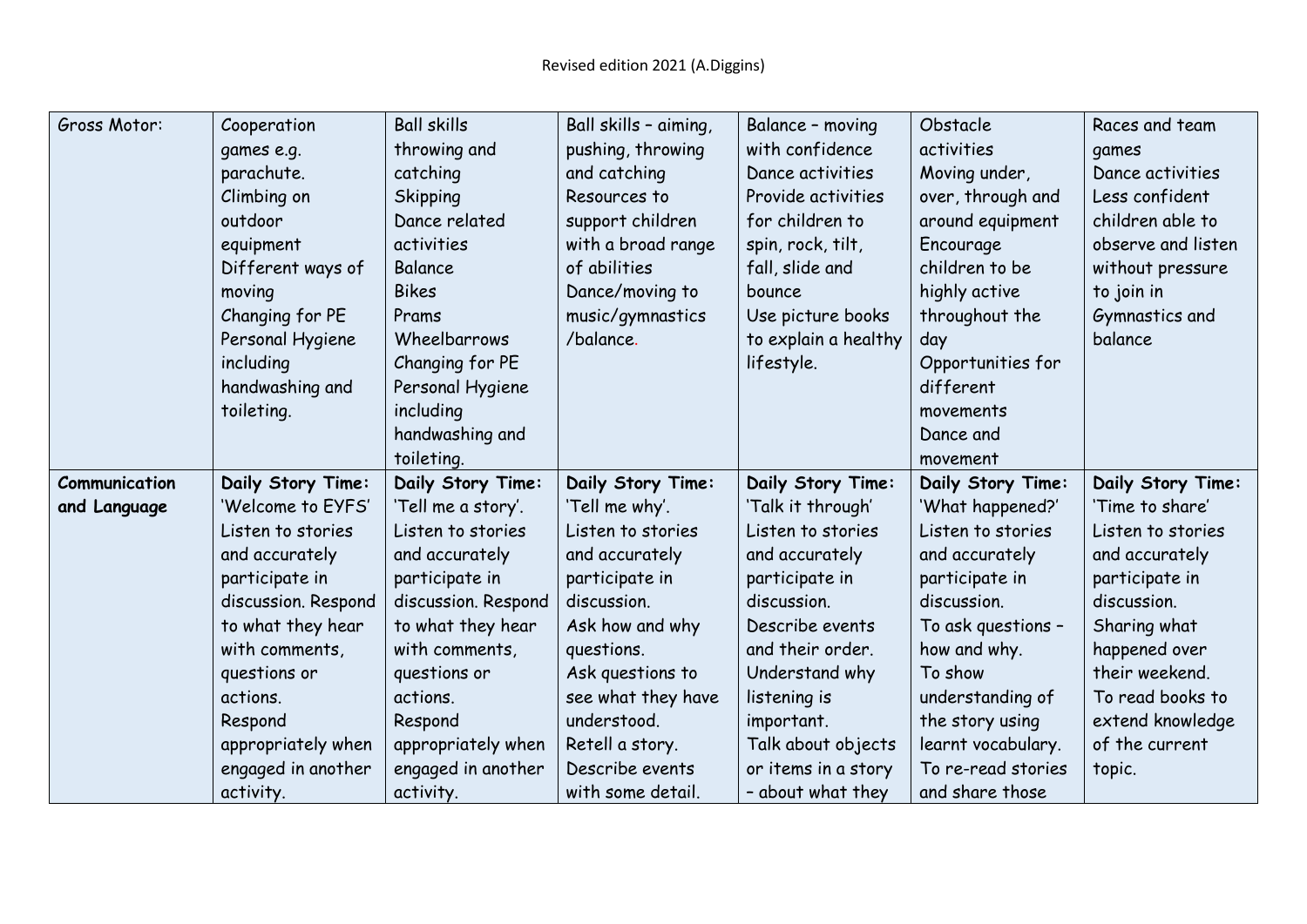|                                      | Follow instructions.<br>Talk about<br>experiences that<br>are familiar to<br>them.<br>Talk through daily<br>routines and model<br>talk routines e.g.<br>Good Morning.<br>Show and Tell. | Talk in full<br>sentences.<br>Follow instructions.<br>Retelling stories.<br>Understand how to<br>listen carefully.<br>Choose books that<br>will develop their<br>vocabulary.<br>Show and Tell<br>Take Ted home | Learn Rhymes,<br>poems and songs.<br>Show and Tell<br>Take Ted home                                                                                                                                                             | can see, where can<br>they find it etc.<br>To keep a<br>sustained focus<br>when listening to a<br>story.<br>Show and Tell<br>Take Ted home                                                                                   | that have been<br>read at home.<br><b>Extend Vocabulary</b><br>Use phonics to<br>spell<br>Show and Tell.<br>Take Ted home                                                                                                                    | To emphasise<br>conjunctions, tense<br>and vocabulary<br>used.<br>Use phonics to<br>spell<br>Show and Tell.<br>Take Ted home                                                                                                                          |
|--------------------------------------|-----------------------------------------------------------------------------------------------------------------------------------------------------------------------------------------|----------------------------------------------------------------------------------------------------------------------------------------------------------------------------------------------------------------|---------------------------------------------------------------------------------------------------------------------------------------------------------------------------------------------------------------------------------|------------------------------------------------------------------------------------------------------------------------------------------------------------------------------------------------------------------------------|----------------------------------------------------------------------------------------------------------------------------------------------------------------------------------------------------------------------------------------------|-------------------------------------------------------------------------------------------------------------------------------------------------------------------------------------------------------------------------------------------------------|
| <b>Vocabulary Focus</b>              | Names of those in<br>the classroom<br>Manners<br>Family<br>Body parts<br>Senses<br>Oral Hygiene<br>Job roles                                                                            | <b>Guy Fawkes</b><br><b>Bonfire Night</b><br>Past/Present<br>Autumnal words<br>Scientific words -<br>e.g. waterproof<br>Growing                                                                                | Dinosaur names and<br>body parts.<br>Herbivore/carnivore<br>Describing habitats,<br>dinosaurs and<br>features.<br>What is a habitat<br>and landscape?<br>Dinosaur eggs<br>Fossil<br>Volcano<br>First birds.<br>Chinese New Year | Seasonal changes<br>Environment<br>Animal names -<br>including<br>minibeasts<br>Climate - hot/cold<br>Fruit tasting and<br>use senses<br>Instructions - how<br>something is made<br>Shrove Tuesday<br>Holi<br>Easter related | Maps from stories<br>e.g. Little Red<br>Riding Hood.<br>Specific tales<br>vocabulary<br>Repetitive phrases<br>e.g. Once upon a<br>time.<br>Fiction/Non-fiction<br><b>Character Names</b><br>Character<br>descriptions<br>Setting description | Coral<br>Sea/Ocean names<br>Under water animal<br>names<br>Ice and melting<br>Sandcastles and<br>descriptive words<br>e.g. which works<br>best and why<br>What is recycling?<br>Weather key words<br>Naming places they<br>have visited<br>Continents |
| Literacy including<br>comprehension, | Whole class<br>shared reading                                                                                                                                                           | Use phonic<br>knowledge to                                                                                                                                                                                     | Respond to stories,<br>Imagine and                                                                                                                                                                                              | <b>Stories</b><br>Using non-                                                                                                                                                                                                 | Find information<br>Know sequence of                                                                                                                                                                                                         | Find information<br>Sequence stories                                                                                                                                                                                                                  |
| word reading and                     | /writing Imagine                                                                                                                                                                        | decode regular                                                                                                                                                                                                 | recreate roles.                                                                                                                                                                                                                 | fiction books                                                                                                                                                                                                                | stories                                                                                                                                                                                                                                      | Explore                                                                                                                                                                                                                                               |
| writing                              | and recreate                                                                                                                                                                            | words and read                                                                                                                                                                                                 | Sequence stories                                                                                                                                                                                                                | Read and                                                                                                                                                                                                                     | Know characters                                                                                                                                                                                                                              | characters in                                                                                                                                                                                                                                         |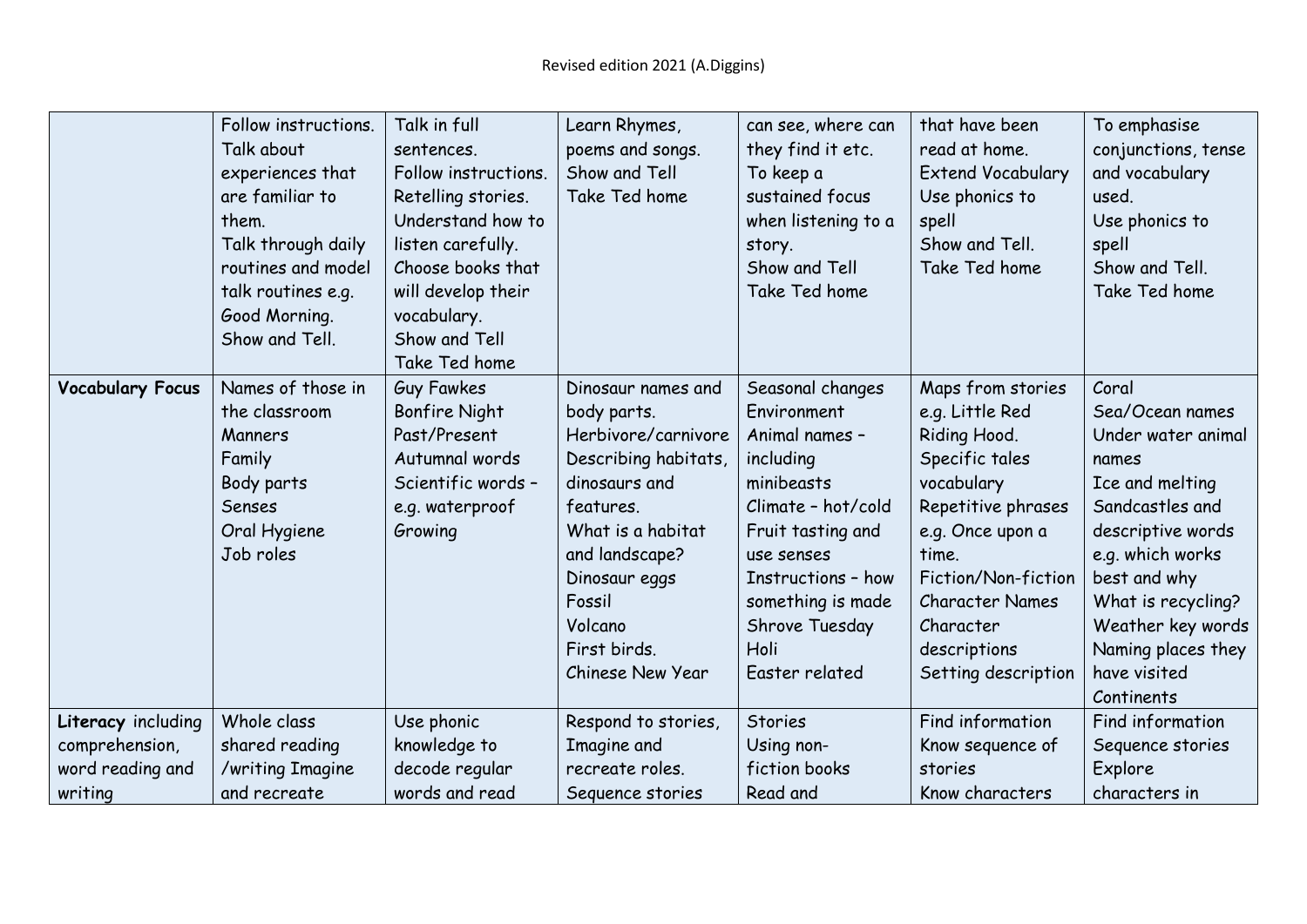| roles.            | them aloud. Also                    | writing             | understand         | in stories       | stories          |
|-------------------|-------------------------------------|---------------------|--------------------|------------------|------------------|
| Retell stories    | read some                           | words/phrases       | simple sentences.  | Handwriting      | Read and         |
| Enjoy             | common irregular                    | Use phonic          | Begin to use       | Read and         | understand       |
| using             | words.                              | knowledge to        | sentences          | understand       | simple sentences |
| language          | Demonstrate                         | decode regular      | Continue to        | simple sentences | Use phonics to   |
| Listen            | understanding of                    | words and read      | sequence stories   | Use phonics to   | decode           |
| attentively Link  | what they have                      | them aloud. Also    | writing            | decode           | Demonstrate      |
| sounds to letters | read using                          | read some common    | words/phrases      | Demonstrate      | understanding    |
| Write for         | pictures and                        | irregular words.    | Use phonic         | understanding    | when talking     |
| a purpose         | words.                              | Demonstrate         | knowledge to       | when talking     | about what they  |
| Form letters      | Use phonic                          | understanding of    | decode regular     | about what they  | have read        |
| with care         | knowledge to                        | what they have      | words and read     | have read        | Write sentences  |
| Names, labels,    | write words                         | read using pictures | them aloud. Also   | Write sentences  | Spell words      |
| captions          | and/or sentences.                   | and words.          | read some          | Spell words      |                  |
|                   | Initial/final sounds<br>Imagine and | Use phonic          | common irregular   |                  |                  |
|                   | recreate roles.                     | knowledge to write  | words.             |                  |                  |
|                   | Introduce word                      | words and/or        | Demonstrate        |                  |                  |
|                   | work (whole group)                  | sentences.          | understanding of   |                  |                  |
|                   |                                     | Imagine and         | what they have     |                  |                  |
|                   |                                     | recreate roles.     | read using         |                  |                  |
|                   |                                     | Word work           | pictures           |                  |                  |
|                   |                                     |                     | and words.         |                  |                  |
|                   |                                     |                     | Use phonic         |                  |                  |
|                   |                                     |                     | knowledge to write |                  |                  |
|                   |                                     |                     | words and/or       |                  |                  |
|                   |                                     |                     | sentences.         |                  |                  |
|                   |                                     |                     | Imagine and        |                  |                  |
|                   |                                     |                     | recreate roles.    |                  |                  |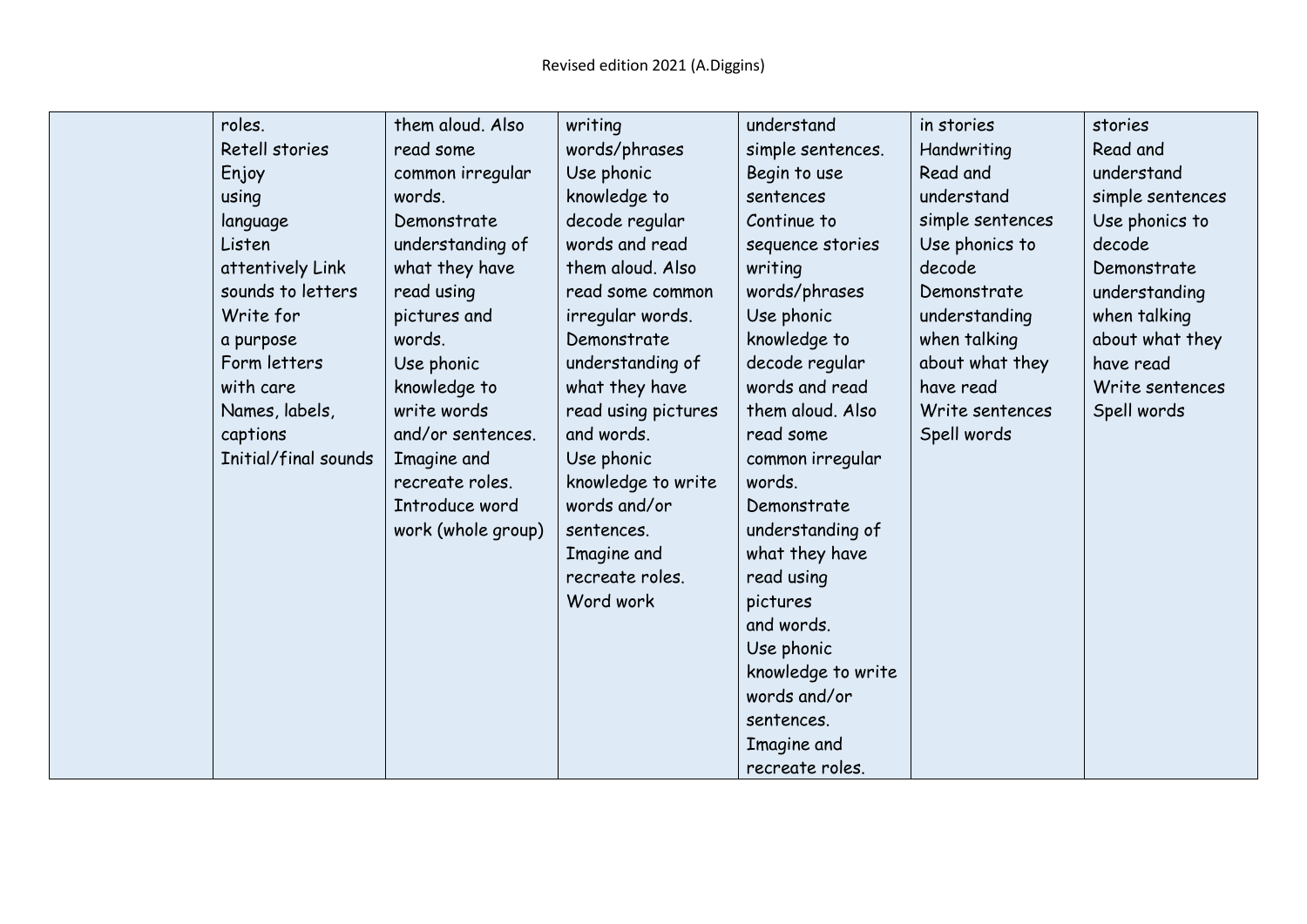| Mathematics   | Getting to know    | Numbers 1-5       | Zero                | Length and Height  | Counting beyond 10       | Doubling and             |
|---------------|--------------------|-------------------|---------------------|--------------------|--------------------------|--------------------------|
|               | you                | Circles and       | Numbers 5-8         | Composition of 9   | <b>Spatial Reasoning</b> | Halving                  |
|               | Matching and       | triangles         | Mass and Capacity   | and 10             | Match, rotate,           | Even and Odd             |
|               | Sorting            | Spatial awareness | <b>Making pairs</b> | Number bonds to    | Manipulate               | <b>Spatial Reasoning</b> |
|               | Comparing amounts  | One more          | Combining 2 groups  | 10                 | Adding and taking        | Patterns                 |
|               | Size, Mass and     | One less          |                     | 3D shapes          | away                     | Mapping                  |
|               | Capacity           | Time - Day and    |                     | Pattern            |                          | Preparing for Year       |
|               | Simple Patterns    | Night.            |                     |                    |                          |                          |
| Understanding | Develop            | Know about        | Materials, sorting  | The World;         | The World;               | The World;               |
| the World     | awareness of       | own and           | and changing        | Life, living       | Life, living             | Life, living             |
|               | families and the   | others            | Computing and ICT   | things and         | things                   | things and               |
|               | local area.        | cultures          | Placing events in   | ourselves          | Mapping the              | ourselves                |
|               | Navigating around  | Explore light &   | order.              | Learn about        | local grounds            | Understanding            |
|               | the classroom and  | dark              | Comparing animals'  | different          | Living story             | of where they            |
|               | outdoor area.      | What have the     | habitats and how to | environments       | maps                     | live and                 |
|               | Talk about         | children done     | take care of them.  | Minibeasts         | Computing & ICT          | mapping the              |
|               | different          | with their        | Make the wider      | Observe and        | <b>Introduce</b>         | grounds                  |
|               | occupations and    | families over     | world come to the   | talk about         | fictional                | Computing &              |
|               | how they help us.  | past              | classroom through   | similarities and   | characters and           | <b>ICT</b>               |
|               | To talk about      | Christmas'?       | media and           | differences, and   | creatures and            | Recycling and            |
|               | birthdays and      | Look at how       | resources.          | changes.           | differentiate            | taking care of           |
|               | their              | Christmas has     | Draw pictures of    | Use ICT to         | these from               | the world.               |
|               | experiences.       | been              | the natural world   | support            | real people.             | Explore the              |
|               | Use ICT to support | celebrated in     | after observation   | learning           |                          | weather and              |
|               | learning           | the past.         |                     | Journey to the     |                          | how living               |
|               |                    | Use ICT to        |                     | park to discuss    |                          | things change.           |
|               |                    | support           |                     | what they can      |                          |                          |
|               |                    | learning          |                     | see.               |                          |                          |
|               |                    |                   |                     | Build a bug hotel. |                          |                          |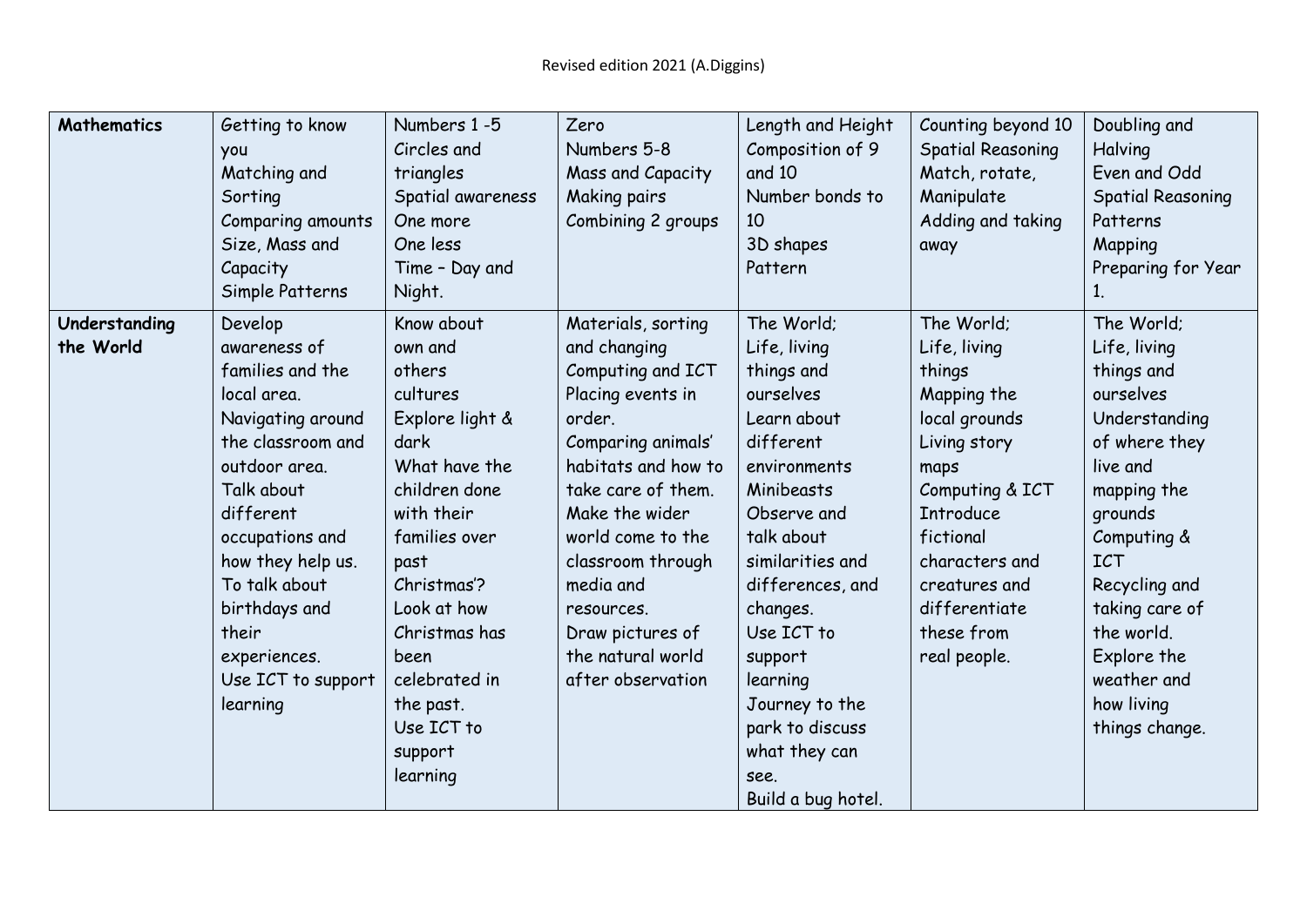| Expressive Art<br>and Design | Recognise musical<br>patterns and sing<br>songs.<br>Express ideas<br>creatively.<br>Respond to senses.<br>Begin to mix<br>colours.<br>Join in with role<br>play<br>Build models using<br>construction<br>Self portraits<br>Junk model | Explore different<br>media<br>Sing songs and use<br>musical<br>instruments<br>appropriately<br>Explore 2D/3D art<br>Use a variety of<br>tools and<br>resources<br>Represent own<br>ideas through D<br>& T, art, music<br>dance, role-play<br>and stories<br>Firework<br>pictures<br>Christmas<br>decorations and<br>cards<br><b>Divas</b><br>Nativity | Recognise musical<br>patterns and sing<br>songs<br>Express ideas<br>creatively<br>Explore sounds and<br>sing songs<br>Respond to senses<br>creatively<br>Explore animal<br>related art and<br>design.<br>Make lanterns,<br>Chinese writing,<br>puppet making,<br>Chinese music.<br>Shadow puppets<br>Joining materials<br>using different<br>techniques | Drawing and<br>painting<br>from<br>observation<br>Copy and make<br>own musical<br>patterns.<br>Sing songs.<br>Explore sounds<br>Make different<br>textures, patterns<br>and colours<br>Explore ways to<br>protect growing<br>plants by designing<br>scarecrows.<br>Pastel drawings,<br>printing, Easter<br>egg patterns, life<br>cycles and sun<br>flowers.<br>Mothers' Day<br>crafts.<br>Artwork based on<br>the seasons | Explore 2D/3D<br>art<br>Make up musical<br>patterns and sing<br>songs<br>Express ideas<br>creatively<br>Explore sounds<br><b>Use</b><br>imagination<br>creatively<br>Use textures<br>and materials<br>to make<br>houses for the<br>three little<br>pigs and<br>bridges for<br>the three billy<br>goats gruff.<br>Use story<br>maps, props<br>and puppets. | Sing songs,<br>make music and<br>dance. Use a<br>variety of<br>materials, tools<br>and techniques<br>safely.<br>Experiment with<br>colour, design,<br>texture, form<br>and function. Use<br>media and<br>materials in<br>original ways.<br>Represent their<br>own ideas,<br>thoughts and<br>feelings<br>thought DT,<br>art, music,<br>dance, role play<br>and stories.<br>pictures/rainbow<br>fish collage.<br>Lighthouse designs<br>Paper plate jelly<br>fish<br>Puppet shows |
|------------------------------|---------------------------------------------------------------------------------------------------------------------------------------------------------------------------------------------------------------------------------------|-------------------------------------------------------------------------------------------------------------------------------------------------------------------------------------------------------------------------------------------------------------------------------------------------------------------------------------------------------|---------------------------------------------------------------------------------------------------------------------------------------------------------------------------------------------------------------------------------------------------------------------------------------------------------------------------------------------------------|---------------------------------------------------------------------------------------------------------------------------------------------------------------------------------------------------------------------------------------------------------------------------------------------------------------------------------------------------------------------------------------------------------------------------|-----------------------------------------------------------------------------------------------------------------------------------------------------------------------------------------------------------------------------------------------------------------------------------------------------------------------------------------------------------|--------------------------------------------------------------------------------------------------------------------------------------------------------------------------------------------------------------------------------------------------------------------------------------------------------------------------------------------------------------------------------------------------------------------------------------------------------------------------------|